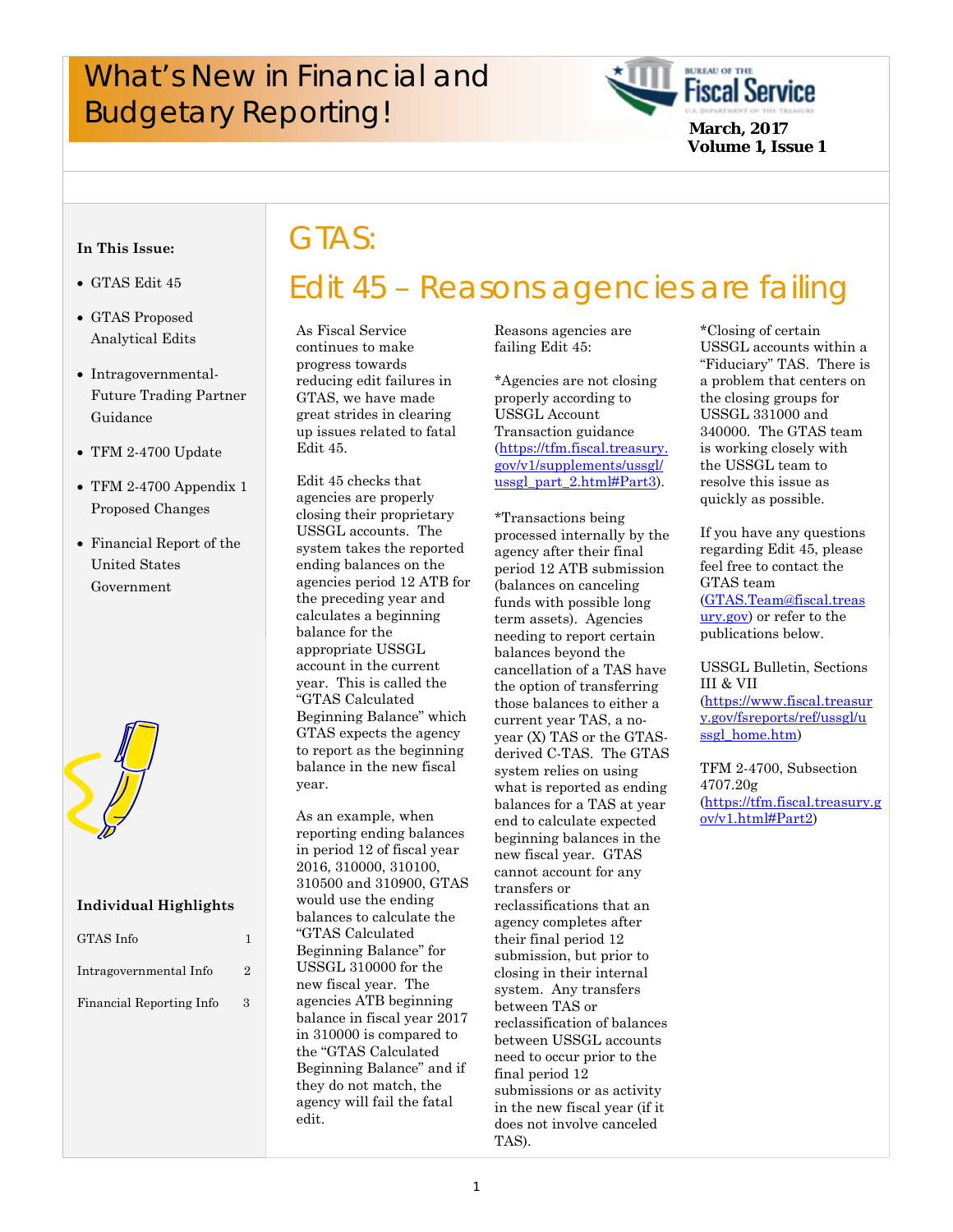

**Have General Questions or Need Help in GTAS or GFRS? (I.e. enrollment, access issues, system requirements, password resets, TAS assignments, feature questions) Contact the Treasury Support Center (TSC) at:** 

#### **GTAS:**

**Phone: 1-877-440-9476 Option 1, then Option 3 Email: gtas@stls.frb.org** 

#### **GFRS:**

**Phone: 1-877-440-9476 Option 1, then Option 4 Email: gfrs@stls.frb.org**

**For GTAS inquiries regarding accounting guidance and/or edit and validation issues, please contact the Fiscal Service Accountant assigned to your agency using the following list: http://www.fiscal.treasury.g**

**[ov/fsservices/gov/acctg/gta](http://www.fiscal.treasury.gov/fsservices/gov/acctg/gtas/contacts.htm)s/ contacts.htm**

**For GFRS inquiries regarding general information or Financial Reporting, please contact the Fiscal Service Accountant assigned to your agency using the following list: [http://www.fiscal.treasury](http://www.fiscal.treasury.gov/fsservices/gov/acctg/gfrs/contacts.htm).g ov/fsservices/gov/acctg/gfrs/ contacts.htm**

### GTAS Proposed Analytical Edits Going Fatal-Period 8 of Fiscal Year 2017

For the past 4 years, GTAS has had a large number of proposed analytical edits (more commonly known as "soft" edits). It has always been our intention to make these edits fatal or "hard" edits. Doing this will increase the quality of the data we, at Fiscal Service, use to produce the Financial Report of the United States Government (FR) as these edits verify various proprietary accounting principles are followed correctly.

The following lists of edits are slated to go fatal for period 8 of fiscal year 2017:

\*Edit 29 – Pre-closing Bal = Beg Bal for 310000 (Ensures that no activity was reported in USSGL 310000 during the fiscal year)

\*Edit 30 – Pre-closing Bal = Beg Bal for 331000 (Ensures that no activity was reported in USSGL 331000 during the fiscal year)

\*Edit 31 - Imputed Financing Source/Cost Edit (Ensures that the sum of USSGLs 578000 and 673000 net to zero)

\*Edit 32 – Appropriations Used and Expended Appropriations Edit (Ensures that the sum of USSGLs 310700 and 570000 must equal zero)

We will be reaching out to agencies who are currently failing any of the edits above to increase awareness and to help proactively eliminate issues before period 8.

These are not the only edits we hope to be able to move from proposed analytical to fatal for this fiscal year. We are also researching Edits 33-41, 49 and 50 for feasibility of going fatal in period 10 of fiscal year 2017. If you have any current issues with any of the edits listed in this article, please let your GTAS point of contact know so that we can ensure that your issue is resolved before the effective fatal period.

#### Intragovernmental:

## Future Trading Partner Guidance

Officially, Agency Identifier 011 is assigned to the Executive Office of the President (EOP); however, the EOP is not always considered the trading partner when agencies enter into an intragovernmental transaction with a trading partner whose TAS begins with 011.

Many federal entities currently report 011 TAS in their GTAS ATB submissions and in their financial statements with no association to EOP, whatsoever.

As a result, Fiscal Service will publish guidance, via the GTAS website, ([https://www.fiscal.treasu](https://www.fiscal.treasury.gov/fsservices/gov/acctg/gtas/gtas_home.htm) ry.gov/fsservices/gov/acct g/gtas/gtas\_home.htm)

to assist agencies with identifying their true trading partner(s) in intragovernmental relationships where the trading partner TAS begins with 011. This guidance will be available for third quarter reporting of fiscal year 2017.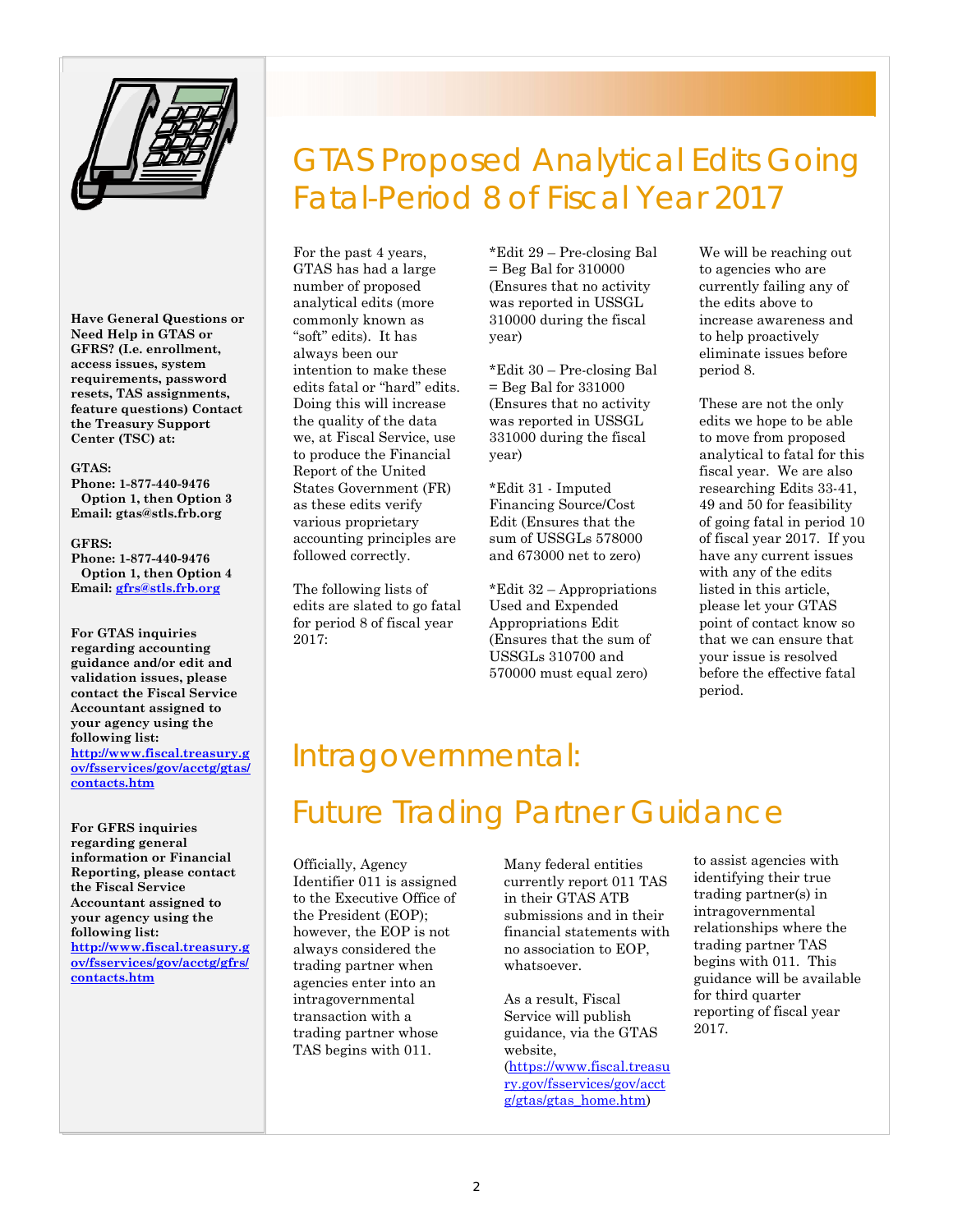

**For Intragovernmental inquiries in GTAS, please contact the Fiscal Service Accountant assigned to your agency using the following list: [http://www.fiscal.treasury.](http://www.fiscal.treasury.gov/fsservices/gov/acctg/gtas/intragovt_contacts.htm)**

**gov/fsservices/gov/acctg/gt as/intragovt\_contacts.htm**

**For USSGL Guidance, please visit the following web page at: http://www.fiscal.treasury. [gov/fsreports/ref/ussgl/ussg](http://www.fiscal.treasury.gov/fsreports/ref/ussgl/ussgl_home.htm) l\_home.htm**

**For Office of Management and Budget (OMB) Guidance, please contact Teresa Tancre at ttancre@omb.eop.gov or 202-395-4836.**

## Financial Reporting:

Treasury Financial Manual (TFM) 2- 4700

The draft TFM 2-4700, Agency Reporting Requirements for the Financial Report of the United States Government, Agency Review period will be April 3-17, 2017 on OMB Max. The draft will be posted on the Max website at:

#### [https://community.max.g](https://community.max.gov/x/eIEIMg) ov/x/eIEIMg

Agencies should submit their comments via the Max system per the instructions provided at the linked site.

Comments must be submitted by **COB, Monday April 17, 2017**, in order to be considered for the final version of the document.

The Word versions will be provided on the Max site and we respectfully request that all comments be provided via the comments template pages provided for each agency at the linked site.

**If you do not have a comment on the document, please** 

**provide a response of "No Comment" so that we can account for review by all agencies.**

Please note that anyone intending to access TFM 2-4700 through Max must be a registered user. Please contact Jason Chichester (Jason.Chichester@fiscal .treasury.gov) or Tracey Wetzel (Tracey.Wetzel@fiscal.tr easury.gov) at Fiscal Service with any questions concerning accessing the TFM via Max.

## Treasury Financial Manual (TFM) 2- 4700 Appendix 1 Proposed Changes

Fiscal Service has requested agency feedback regarding TFM 2-4700 Appendix 1 proposed changes as presented in the February 09, 2017 Central Reporting Team (CRT) forum.

The proposed changes will reduce the redundancy of guidance and eliminate the possibility of inconsistent guidance published by the

Department of Treasury to the agencies.

TFM Chapter 2-4700 Appendix 1 and the USSGL TFM Supplement contain a lot of the same guidance. This exposes Fiscal Service to the possibility of having inconsistent guidance and duplicating efforts.

In the proposed change, Appendix 1 would direct users to the USSGL

TFM Section VI: Crosswalks to Reclassified Statements and Section II: Accounts and Definitions (for line item descriptions).

Should your agency have concerns, questions or suggestions to the proposed changes please send an email to Financial.Reports@fisca l.treasury.gov.